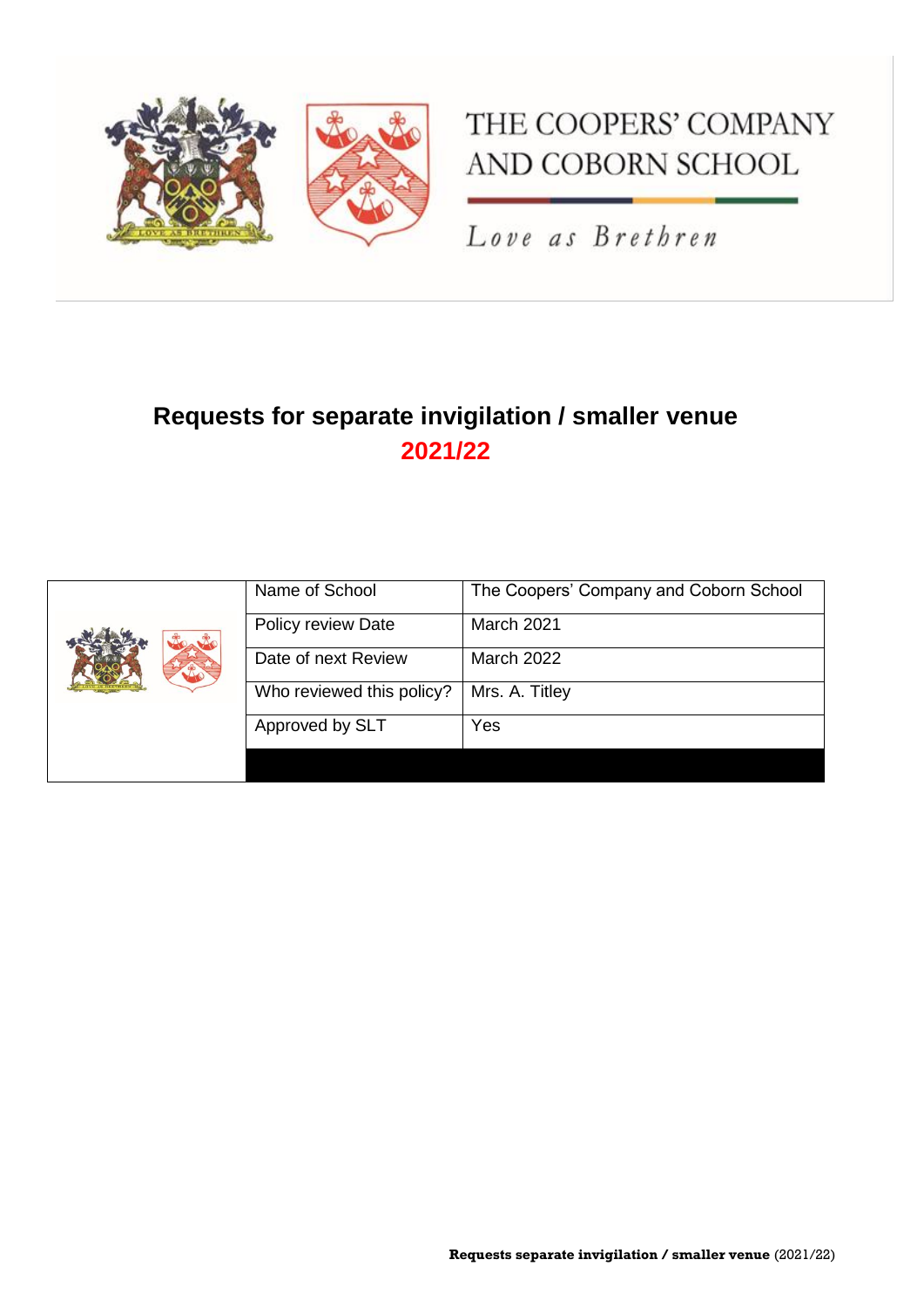

#### **Contents**

| Separate invigilation / rooming for candidates – who decides and when does it apply? |  |
|--------------------------------------------------------------------------------------|--|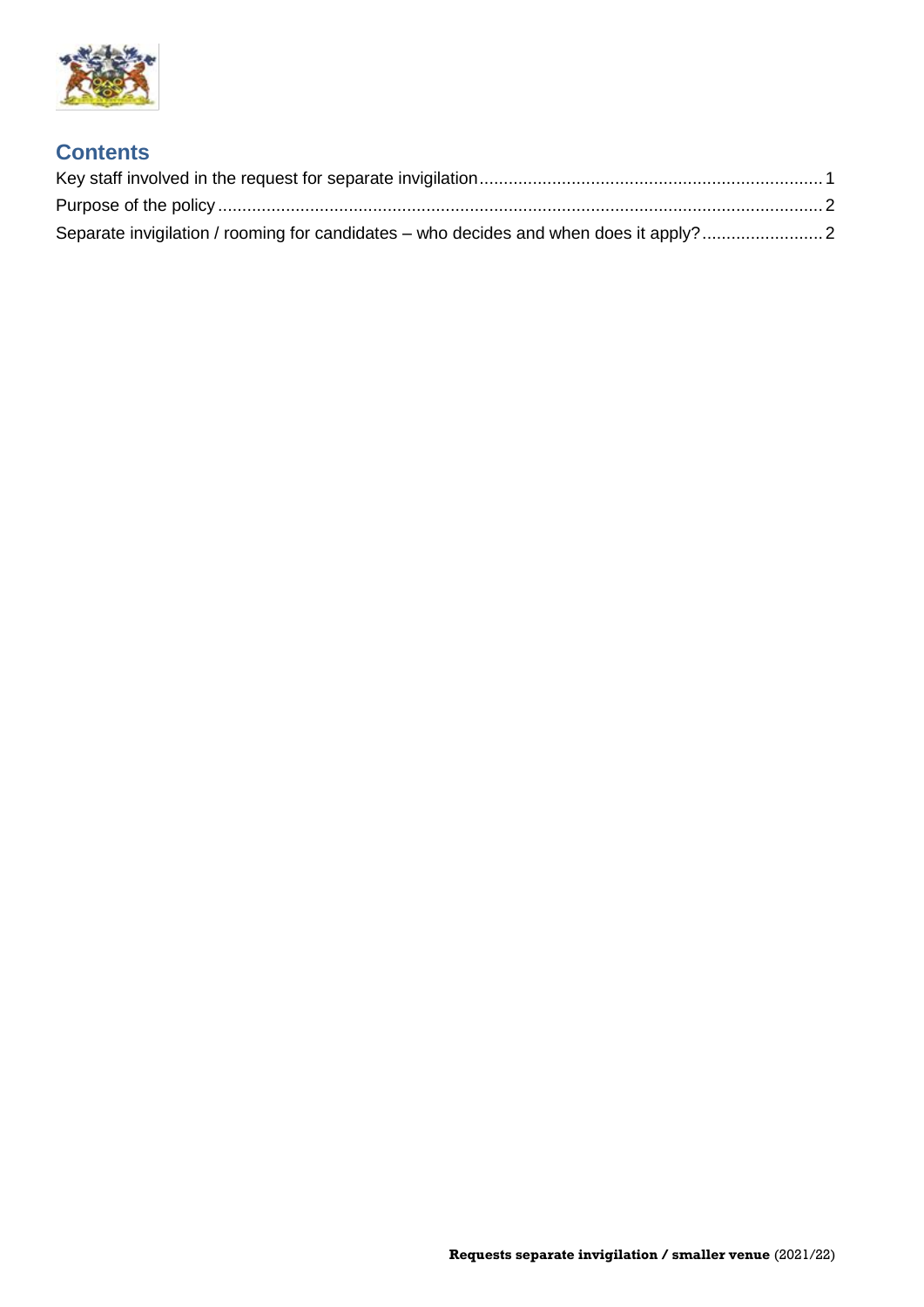

### <span id="page-2-0"></span>**Key staff involved in the request for separate invigilation**

| <b>Role</b>            | Name(s)                                                                                 |  |
|------------------------|-----------------------------------------------------------------------------------------|--|
| Head of centre         | Ms. S. Hay                                                                              |  |
| SLT member(s)          | Mr. R. Bell<br>Mr. M. Duncan<br>Mrs. J. Harris<br>Mrs R. Carron<br>Mr. J. Dudley-Hart   |  |
| <b>SENCo</b>           | Mrs. R. Carron                                                                          |  |
| <b>Assistant SENCo</b> | Mrs. V. Bradley                                                                         |  |
| Exams office           | Mrs. A. Titley - Examinations and Data Manager<br>Mrs. L. Butler – Deputy Exams Officer |  |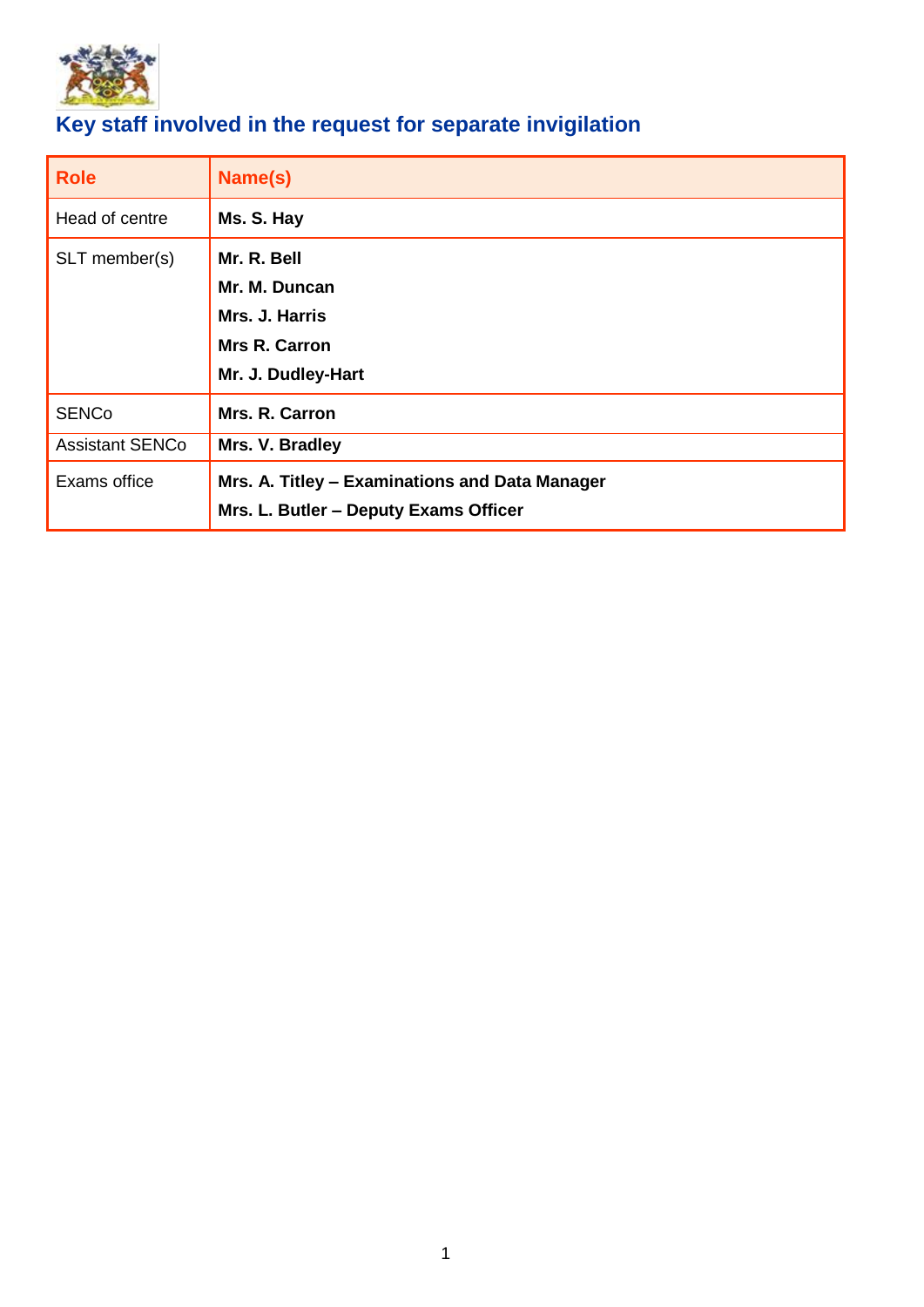

<span id="page-3-0"></span>The purpose of this policy covers the circumstances, a candidate with 'an established difficulty' may be eligible to take exams under separate invigilation. The Coopers' Company and Coborn school (CCCS) may also receive requests from candidates (and / or parents / carers) to take their exams under separate invigilation (in a separate room with 1:1 invigilation).

Therefore, to determine a candidate's eligibility to sit exams under separate invigilation, CCCS needs to ensure:-

▶ The criteria for candidates granted separate invigilation within CCCS is clear and complies with JCQ regulations;

For example, in the case of separate invigilation, the candidate's difficulties are established within the centre (see Chapter 4, paragraph 4.1.4, page 23) and known to a Form Tutor, a Head of Year, the SENCo or a senior member of staff with pastoral responsibilities.

Separate invigilation reflects the candidate's normal way of working in internal school tests and mock examinations as a consequence of a long-term medical condition or long term social, mental or emotional needs.[\[AA](https://www.jcq.org.uk/wp-content/uploads/2021/11/AA_regs_21-22_FINAL.pdf) 5.16]

 $\triangleright$  CCCS can demonstrate the policy if asked / challenged by a candidate (and / or parents / carers);

A candidate may only take their examinations under separate invigilation within the centre where he/she has an established difficulty - see section 5.16 of the JCQ publication Access Arrangements and **Reasonable Adjustments… Example 20** is the contract of the contract of the contract of the contract of the contract of the contract of the contract of the contract of the contract of the contract of the contract of the

#### <span id="page-3-1"></span>**Separate invigilation / rooming for candidates – who decides and when does it apply?**

Separate invigilation is determined by the SENCo, in conjunction with relevant teaching staff and exam team personnel. JCQ are clear that the decision to offer separate invigilation to candidates is the responsibility of the SENCo.

CCCS will make the decision based on whether the candidate has a substantial and long-term impairment which has an adverse effect and the candidate's normal way of working within the centre. This would include separate invigilation during mock examinations, internal school tests and / or high level GCSE / GCE NEAs.

Arrangements to do exams in a smaller exam venue, or with other specific seating arrangement, will be decided based on the following quidelines:

- 1. Students with an anxiety and/or mental health issue for which they have specialist support or intervention from CAMHS, an NHS Psychiatrist, etc. (not just a letter from a GP or parent) can be considered for specific seating arrangements, including a room rather than the Hall, if required and requested. This should also have been their "normal way of working" over time leading up to the examination period.
- 2. Students whose "normal way of working" involves specific seating arrangements across the board in lessons and / or doesn't attend hall events e.g. assembly, may qualify to have a similar provision for exams (SENCo / HoY will hold the paperwork and evidence of this).
- 3. A student with an established medical condition or formally recognised social, emotional and behavioural difficulties.